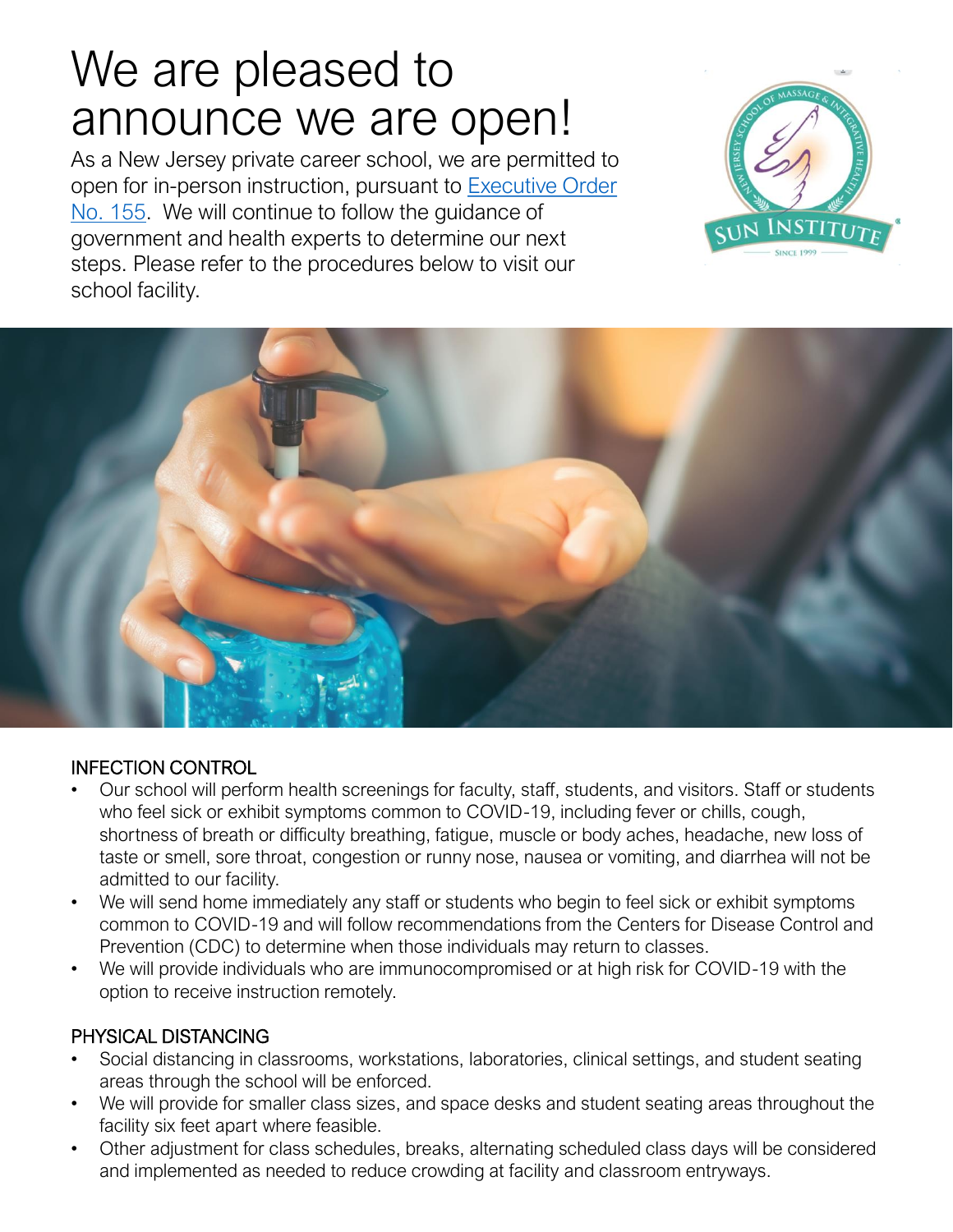# CLOTH FACE COVERINGS

- We require all faculty, staff, students, and visitors to wear cloth face coverings except where doing so would inhibit the individual's health.
- We will provide information to staff and students on proper use, removal, and washing of cloth face coverings by referring to the CDC's guidance on Childcare, Schools, and Youth Programs for additional information on face coverings.

## CLEANING AND DISINFECTION

- We will clean and disinfect classrooms and common areas after each usage.
- We will perform top-to-bottom cleaning of the facility at least daily, following Reopening Guidance for Cleaning and Disinfecting Public Spaces, Workspaces, Businesses, Schools, and Homes
- When an individual is suspected or confirmed to have COVID-19, the areas visited by the ill person will be closed off, and doors and windows will be stay open while running ventilation to increase circulation in the area for 24 hours or as long as practical (during which time the facility should not be open to students or staff), and then cleaning and disinfection will be conducted as directed by the CDC's Cleaning and Disinfection for Community Facilities guidelines.

## HAND HYGIENE

- School will maintain adequate equipment and supplies for staff and students to wash and sanitize hands periodically.
- School will place stations with hand sanitizer with 60 percent or more alcohol content at all building entry points and throughout the facility.
- School will provide students and staff adequate break time to wash hands regularly

#### EDUCATION AND TRAINING

- School will provide training for students regarding COVID-19, including topic such as sanitization, hand hygiene, and social distancing practices and protocols as a condition for resuming in-person instruction.
- School will provide training for faculty and staff on appropriate sanitization, hygiene and social distancing standards, and regarding the school's restart plan protocols.
- School will display CDC hand hygiene posters and other "How to Protect Yourself and Others" materials in English, Spanish, and other languages as needed.

## **VENTILATION**

• School will consider and implement practical methods to get fresh air to individuals and properly utilize ventilation system including: Maximizing fresh air through your ventilation system; Maintaining relative humidity at 40 to 60 percent; and Enhancing air filtration system. We will ask HVAC professional and review American Society of Heating, Refrigerating and Air-Conditioning Engineers (ASHRAE) updates for more information.

## COLLABORATION WITH HEALTH OFFICIALS

- School will collaborate with local and State officials, including local health departments and local office of emergency management to share reopening plans and revise those plans as necessary.
- School will establish testing guidance and contact tracing protocols in consultation with local health officials and in line with existing State and federal health privacy statutes and regulations, at minimum, such protocols should include a mechanism to maintain a log of students, faculty, staff, and visitors to facilitate contact tracing and the reporting of any instances of COVID-19 to local health officials.